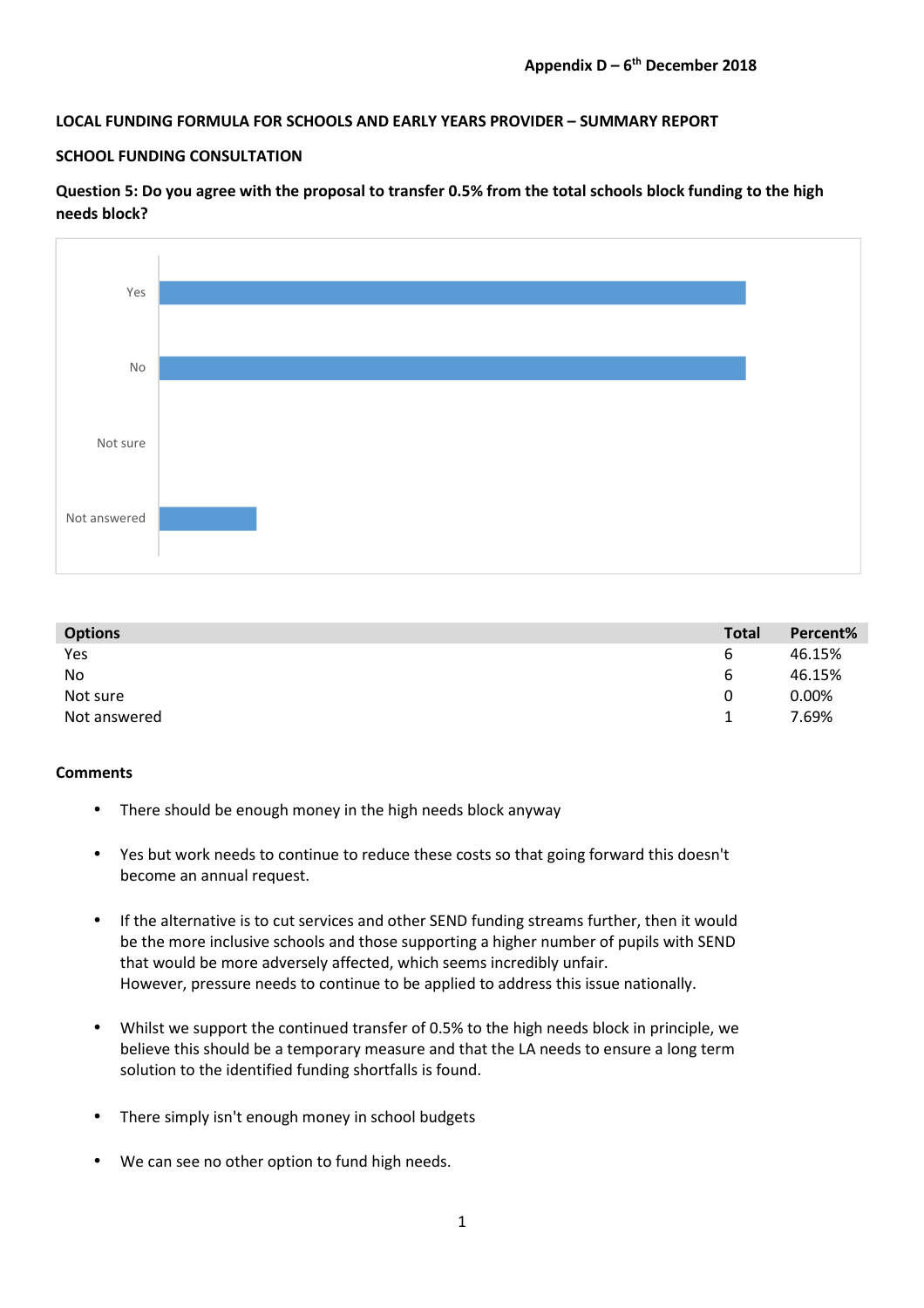# **Appendix D – 6th December 2018**

**Question 6: In order to continue with the principle to mirror the NFF as far as possible the local authority would need to reduce the unit value for the primary low prior attainment factor from £1,050 - £1,022 (before the area cost adjustment).** 



| <b>Options</b> | <b>Total</b> | Percent% |
|----------------|--------------|----------|
| Yes            | 10           | 76.92%   |
| No             | 1            | 7.69%    |
| Not sure       | 1            | 7.69%    |
| Not answered   | 1.           | 7.69%    |

## **Comments**

No comments received

**Question 7: The current Minimum per Pupil amount is set at £3,300 for primary and £4,600 for secondary. Do you think this should be increased for 2019-20?** 

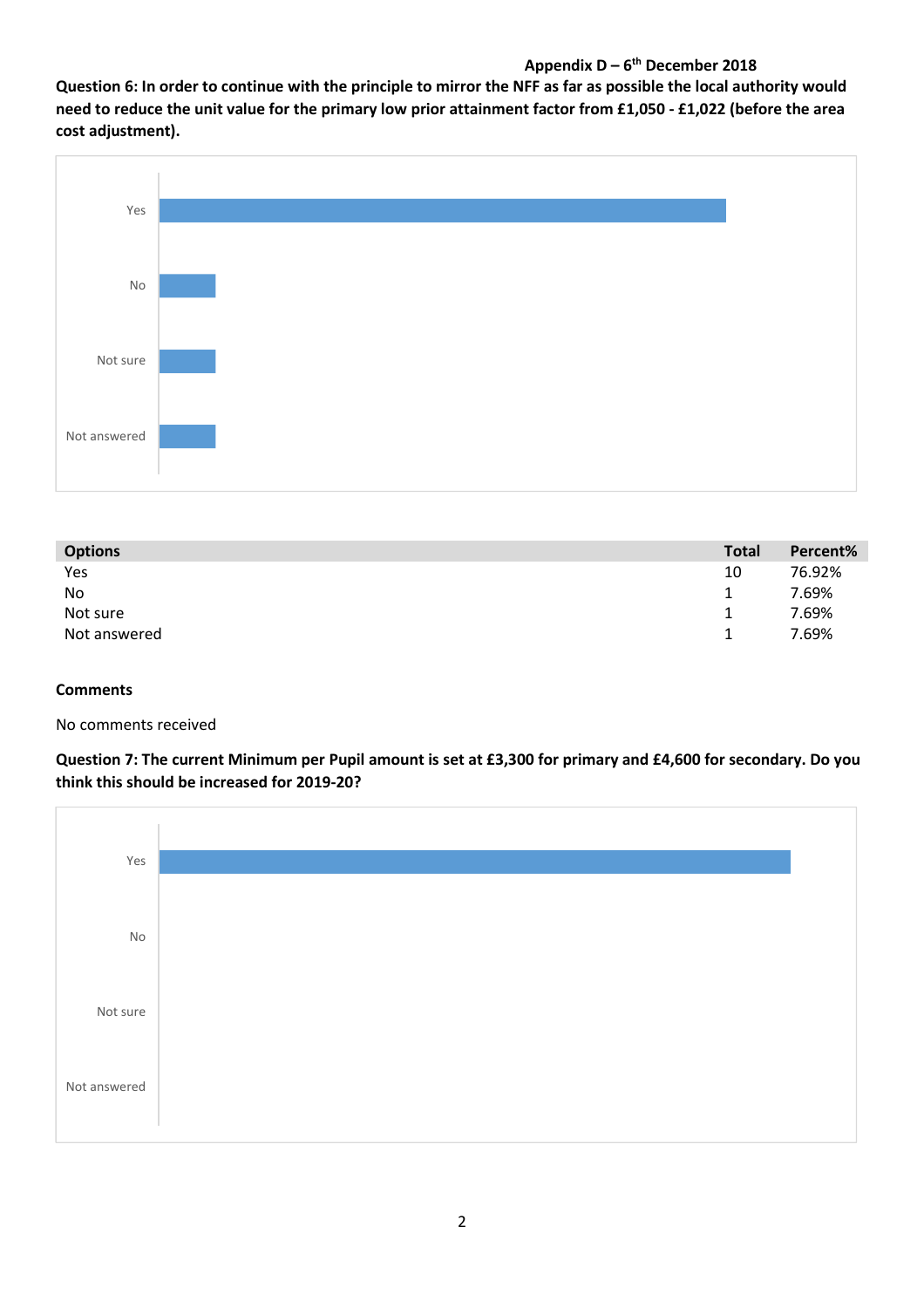|                | Appendix $D - 6^{th}$ December 2018 |          |  |
|----------------|-------------------------------------|----------|--|
| <b>Options</b> | <b>Total</b>                        | Percent% |  |
| Yes            | 13                                  | 100.00%  |  |
| N <sub>o</sub> | $\Omega$                            | 0.00%    |  |
| Not sure       | $\Omega$                            | 0.00%    |  |
| Not answered   | 0                                   | $0.00\%$ |  |

## **Comments**

- Every single thing costs more in schools primary schools do not get a massive gain from this small increase
- I think this should increase to mirror the National Funding Formula (as illustrated in model 4) and would be a step towards bridging the funding gap between the highest and lowest funded schools.
- There have been further increases in schools' cost bases since last year (e.g. pay scale increases, an increase in employer NI rates and additional employer pension contributions) and for this reason we believe that the minimum per pupil amount should be increased to help fund these mandatory increases.
- This funding is essential to provide education effectively in our setting.

**Question 8: The current MFG is set at positive 0.25% to allow schools to receive a minimum increase above their pupil led 2017-18 baseline. In consideration with the models provided at what level do you think the local authority should set the MFG for 2019-20?** 



| <b>Options</b>                | <b>Total</b> | Percent% |
|-------------------------------|--------------|----------|
| 0.25% (Models 1,3 & 4 refers) | 11           | 84.62%   |
| 0.50% (Model 2 refers)        |              | 15.38%   |
| Not answered                  |              | 0.00%    |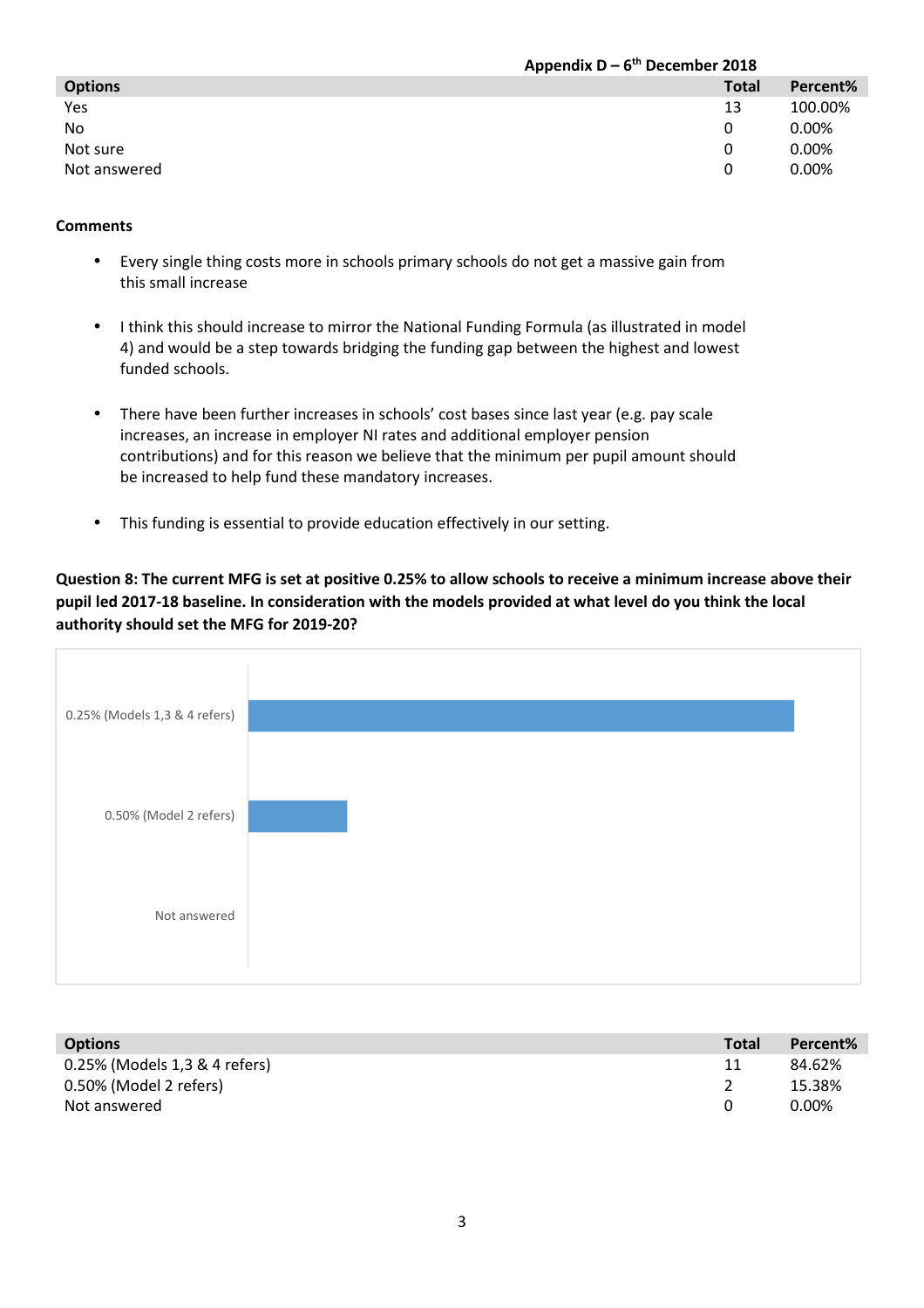### **Comments**

- There is something disproportionately impacting upon both the Rushcliffe and West Bridgford Schools with these models which has not be properly explained. Why does the 0.25% for the MFG and gains cap benefit these two schools in a manner unlike any others in the county? This indicates they are being treated unfairly when compared with other county schools under the present arrangements. This needs more closer consideration and explanation and a simple vote by the majority (which is unlikely to favour these two schools) is not appropriate and would not address this apparent unfairness.
- We believe that the MFG should be increased in 2019 20 to reflect the fact that local schools did not fully benefit last year from the government's commitment that all schools should see an increase of at least 1% over two years.

**Question 9: To ensure that school budgets are calculated correctly and mirror the calculations in the NFF a number of technical adjustments will need to be made to the Education & Skills Funding Agency (ESFA) funding tool (APT) which may require a disapplication request to be submitted to the Secretary of State** 



| <b>Options</b> | <b>Total</b>   | Percent% |
|----------------|----------------|----------|
| Yes            | 10             | 76.92%   |
| No             | 0              | $0.00\%$ |
| Not sure       | $\overline{2}$ | 15.38%   |
| Not answered   | 1.             | 7.69%    |

### **Comments**

• Difficult to comment on this as do not have any details or impact.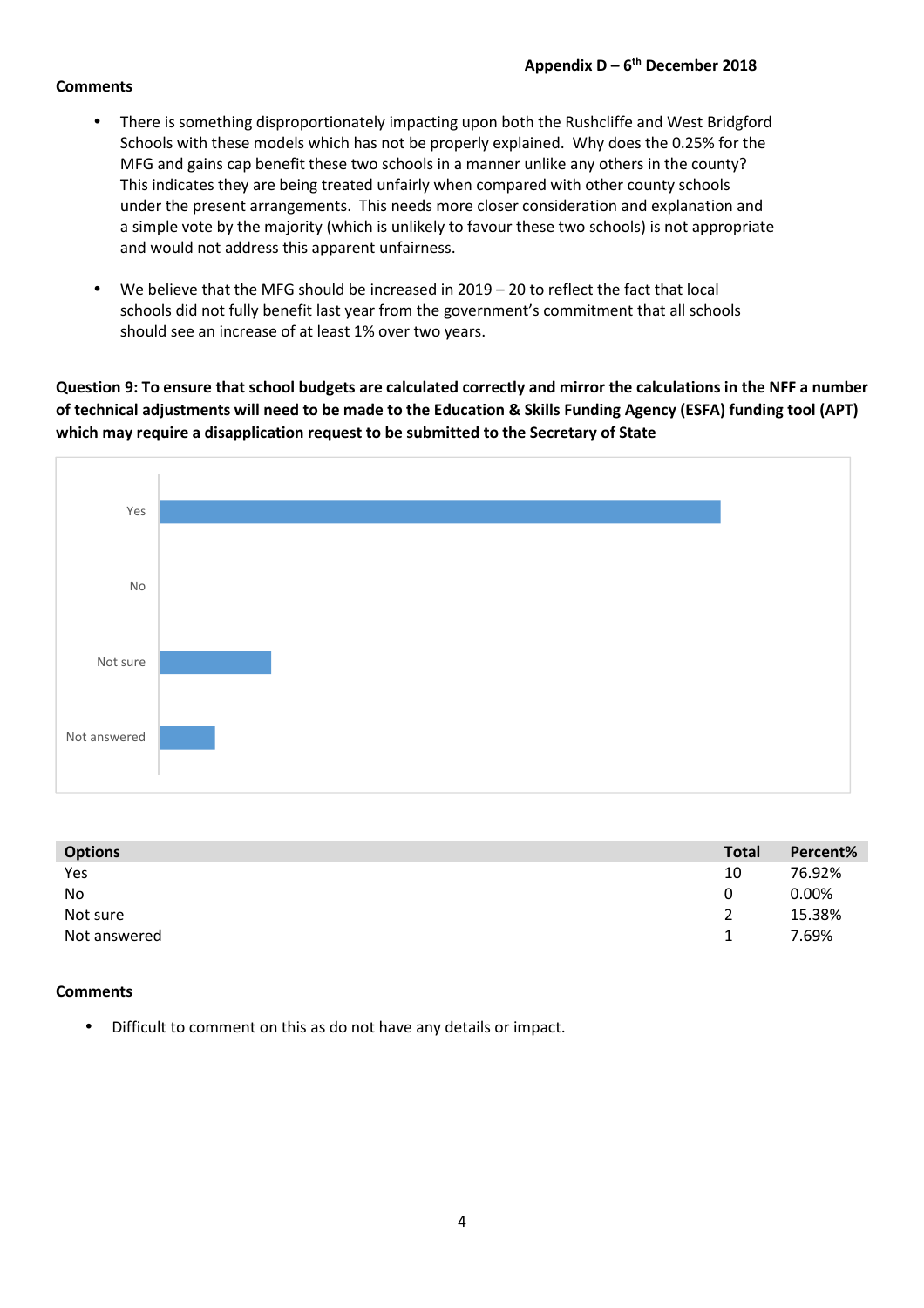# **Appendix D – 6th December 2018**

## **Question 10: In order to make the formula affordable a gains cap will be required for 2019-20. In consideration with the models provided at what level do you think the local authority should set the gains cap for 2019-20?**



| <b>Options</b>  | <b>Total</b> | Percent% |
|-----------------|--------------|----------|
| 0.25% (Model 4) | 6            | 46.15%   |
| 0.50% (Model 2) | 3            | 23.08%   |
| 1.00% (Model 3) |              | 7.69%    |
| 1.10% (Model 1) |              | 7.69%    |
| Not answered    |              | 15.38%   |

## **Comments**

- There is something disproportionately impacting upon both the Rushcliffe and West Bridgford Schools with these models which has not be properly explained. Why does the 0.25% for the MFG and gains cap benefit these two schools in a manner unlike any others in the county? This indicates they are being treated unfairly when compared with other county schools under the present arrangements. This needs more closer consideration and explanation and a simple vote by the majority (which is unlikely to favour these two schools) is not appropriate and would not address this apparent unfairness.
- I believe that any surplus funding should be directed to this factor because otherwise schools will get less than they should be getting from the National Funding Formula.
- This model is the one that provided the fairest funding across establishments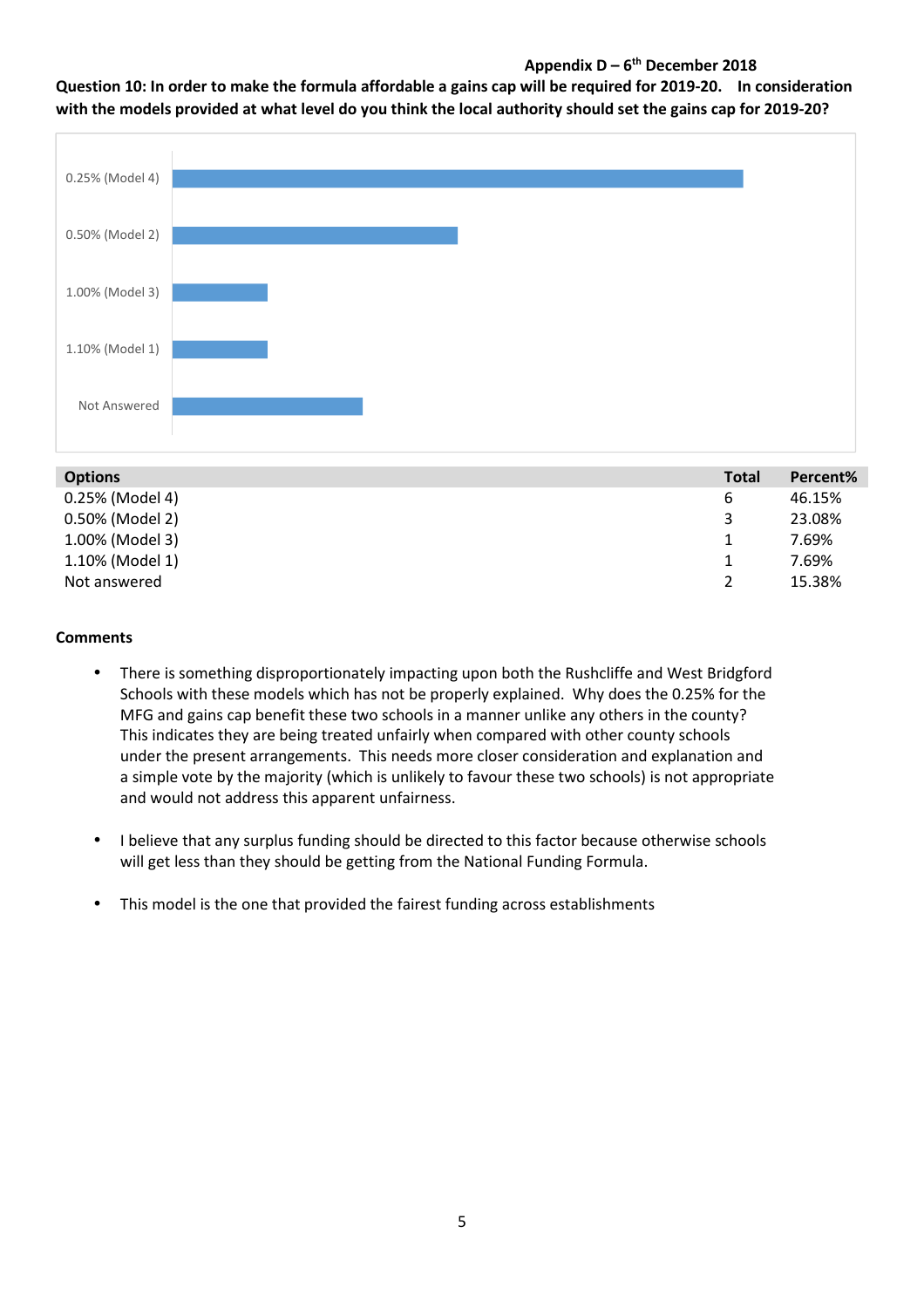# **Appendix D – 6th December 2018**

**Question 11: As a representative of either a maintained primary or secondary school, do you agree to the dedelegation of the following in 2019-20?** 

**De-delegation – Free school meals eligibility assessment** 



| <b>Options</b> | <b>Total</b>  | Percent% |
|----------------|---------------|----------|
| Yes            | 10            | 76.92%   |
| No             | 0             | 0.00%    |
| Not sure       | 1.            | 7.69%    |
| Not answered   | $\mathcal{P}$ | 15.38%   |

## **De-delegation – Support to underperforming ethnic minority groups and bilingual learners**



| <b>Options</b> | <b>Total</b>  | Percent% |
|----------------|---------------|----------|
| Yes            | 8             | 61.54%   |
| No             | ર             | 23.08%   |
| Not sure       | 0             | 0.00%    |
| Not answered   | $\mathcal{P}$ | 15.38%   |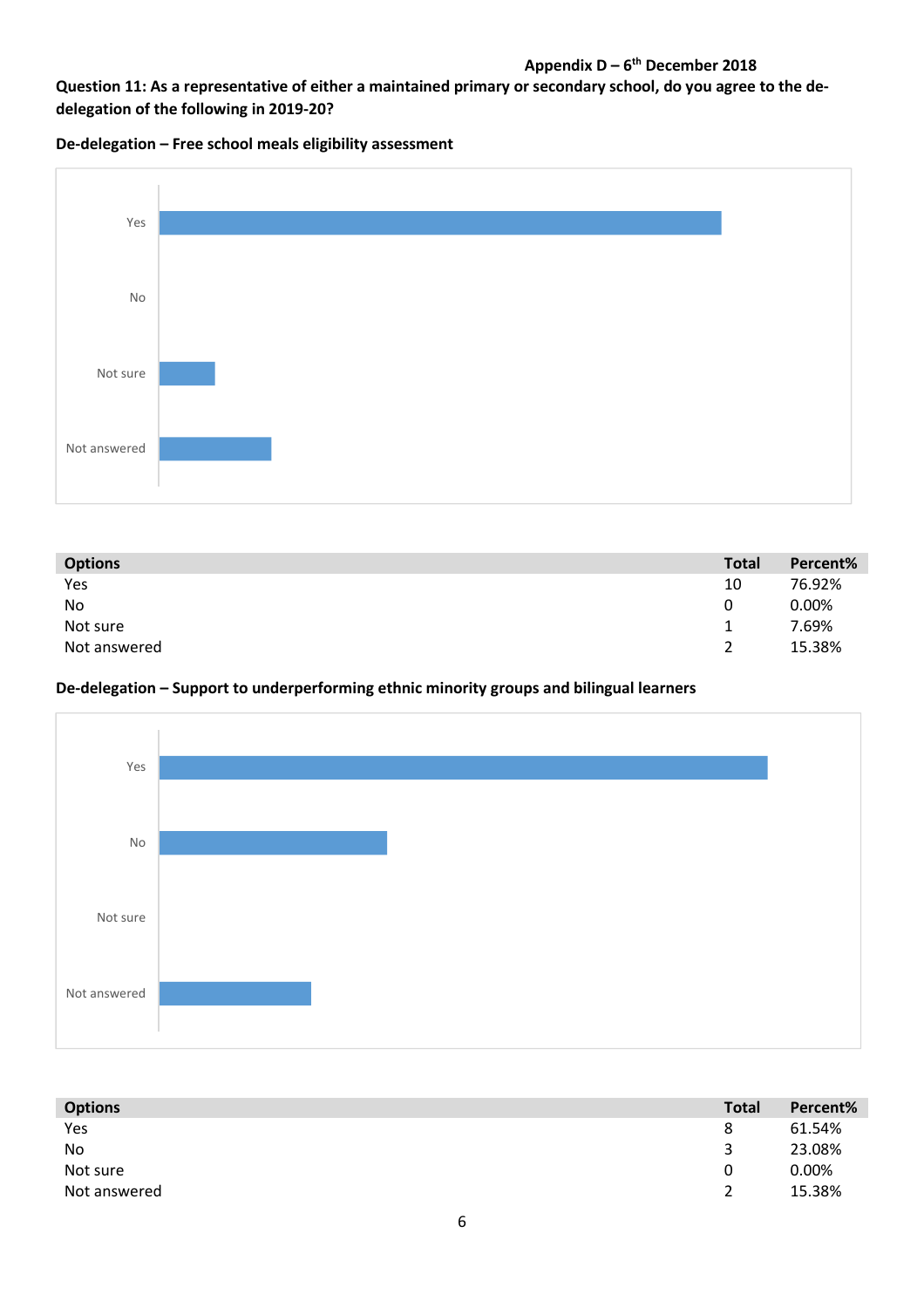# **De-delegation – Contingency for crisis communications**



| <b>Options</b> | <b>Total</b>  | Percent% |
|----------------|---------------|----------|
| Yes            | 10            | 76.92%   |
| No             | 1             | 7.69%    |
| Not sure       | 0             | 0.00%    |
| Not answered   | $\mathcal{D}$ | 15.38%   |

# **De-delegation – Trade Union facilities**



| <b>Options</b> | <b>Total</b>  | Percent% |
|----------------|---------------|----------|
| Yes            |               | 53.85%   |
| No             | 4             | 30.77%   |
| Not sure       | 0             | 0.00%    |
| Not answered   | $\mathcal{D}$ | 15.38%   |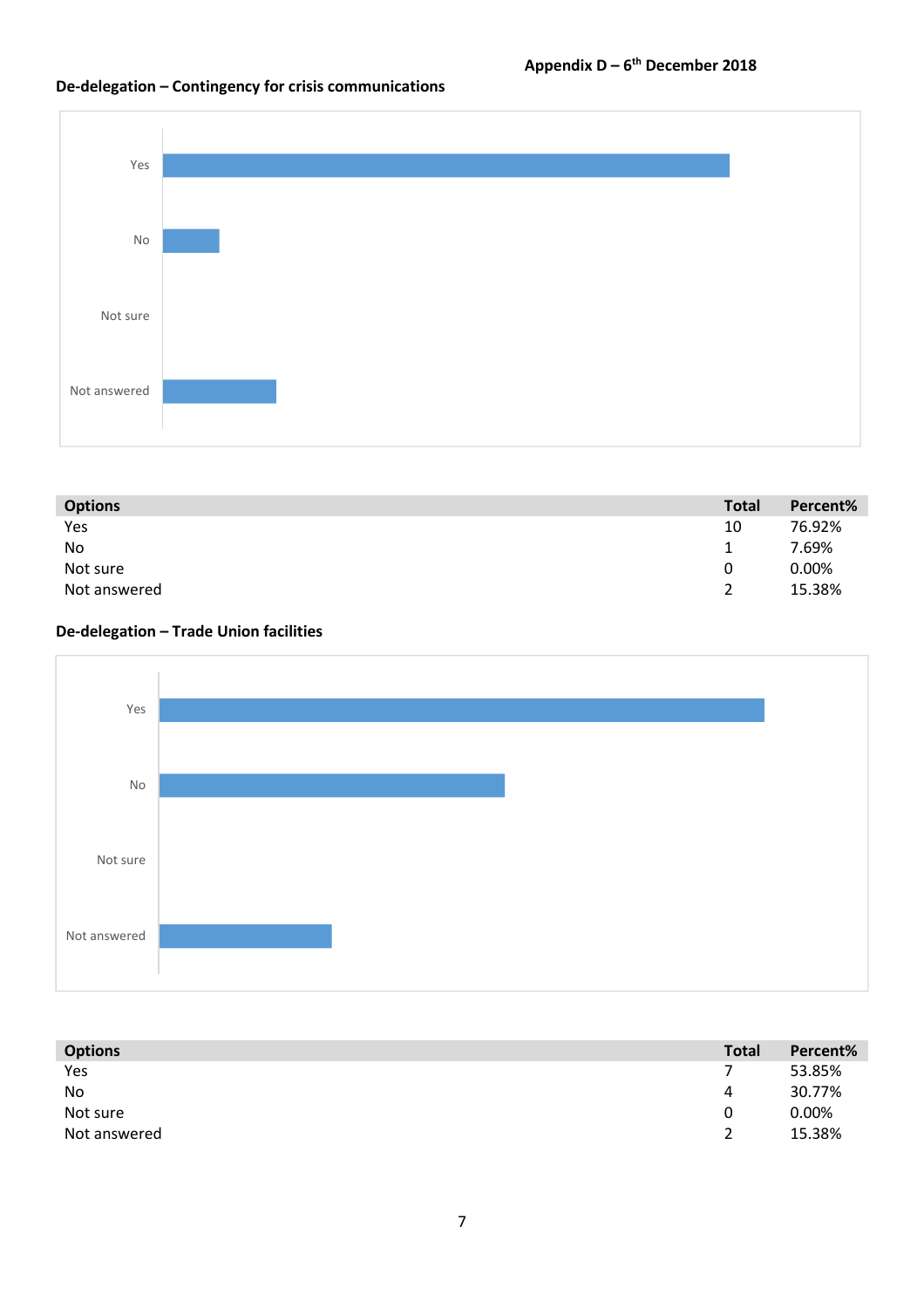### **Comments**

No comments received

## **Question 12: Please add any additional comments you have regarding the consultation below –**

- We feel these elements should not be subject to Gains cap: lump sum, rental costs and sparsity factor. Increasingly difficult for small schools to survive; having to rely on fundraising. Introduction of NFF as soon as possible can save our small, rural schools.
- I would ask that careful consideration is given as to why two secondary schools in the county (Rushcliffe and West Bridgford) would benefit so significantly from the 0.25% models. This suggests an inherent unfairness towards these two schools in the present arrangements. A simple vote by schools is unlikely to go in the favour of these two schools and will therefore perpetuate the present inequality.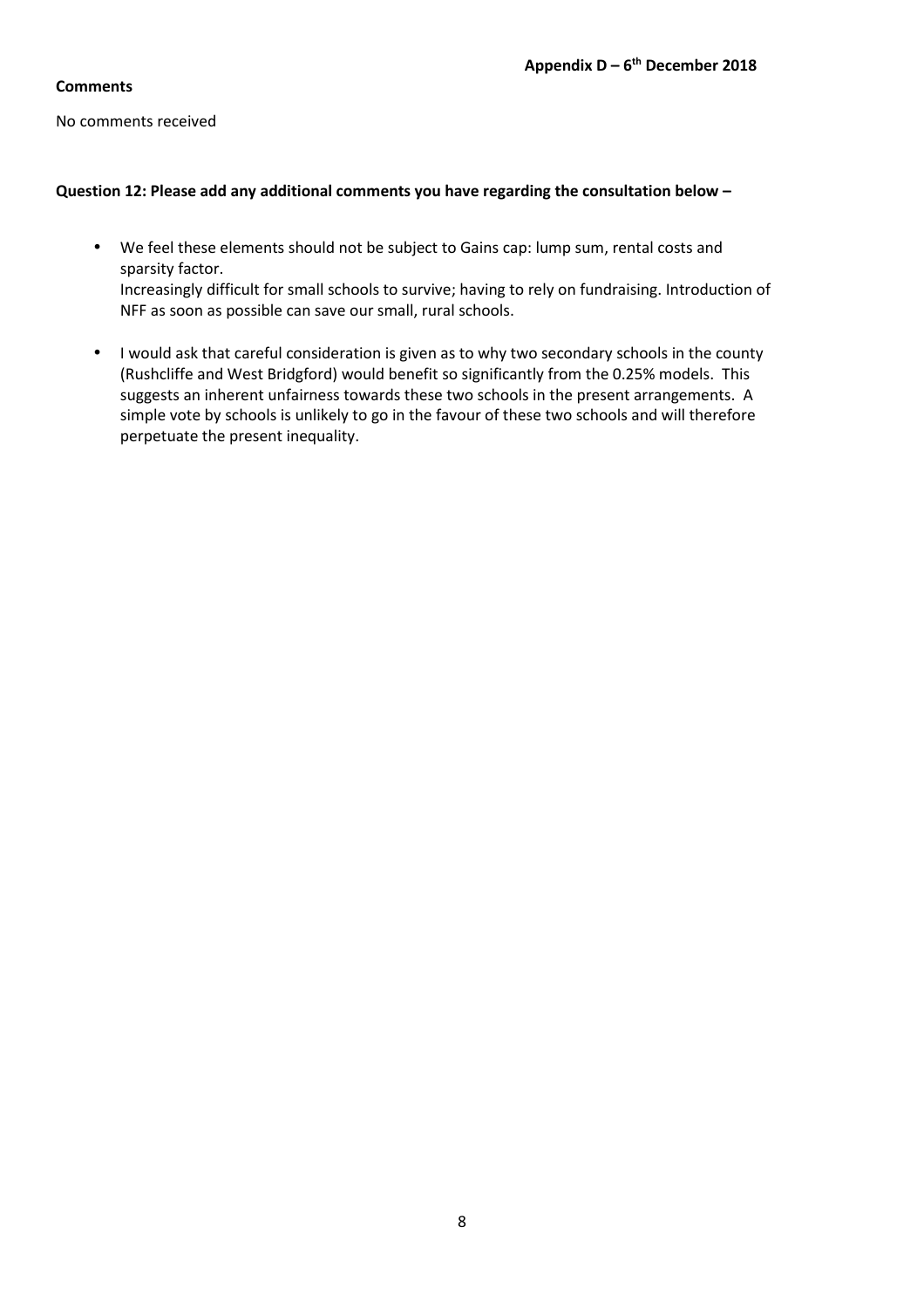## **LOCAL FUNDING FORMULA FOR SCHOOLS AND EARLY YEARS PROVIDER – SUMMARY REPORT**

### **EARLY YEARS CONSULTATION**

**Question 5: Do you agree with the proposal to increase the hourly rate by 1p for 2, 3 and 4 year olds and reduce the contribution to the Early Years SEN Inclusion Fund?** 



| <b>Options</b> | <b>Total</b> | Percent% |
|----------------|--------------|----------|
| Yes            | 23           | 56.10%   |
| No             | Q            | 21.95%   |
| Not sure       | Q            | 21.95%   |
| Not answered   | 0            | 0.00%    |

### **Comments**

- We are barely managing as it is and now the living allowance is going to increase by 40p per hour and Rushcliffe will increase our rent I don't know how we will survive.
- In my opinion there is a huge gap between 2 year old and 3-4 year old funding already and prefer you give 2p per hour for 3 & 4 year old funding and leave the 2 year old as it is. It is hard to deliver funded sessions to the high standards expected on such a "modest" hourly rate. It restricts the opportunities I would like to deliver to the community.
- Yes, unfortunately the funding rates are too low and make it extremely difficult for preschools to continue operating. It very difficult to be able to get inclusion funding and so therefore I feel that the amount taken away should now be returned.
- 1p is going to make no difference and if the inclusion fund is then reduced we could see a bad situation in early years. there needs to be a higher increase
- Absolutely unbelievable. How can we possibly pay the staff the increase of 4.9% living wage and the 1% increase in employer pension contributions. Is the !p you took away last year?
- I am unsure as it unclear what the impact will be
- The hourly rate is much too low.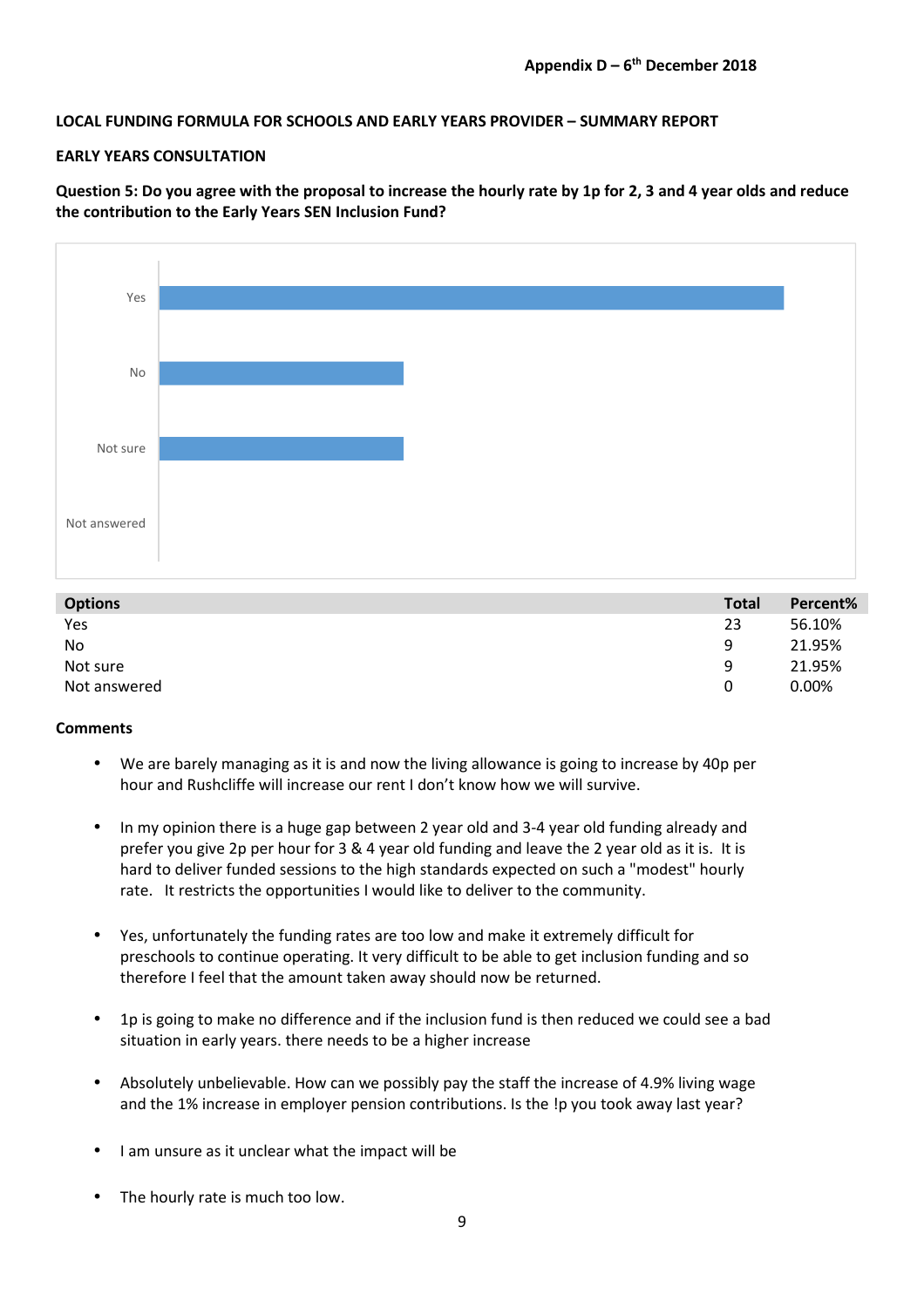- why should it be limited to 1p it was reduced by that a few term ago so in theory there will be no increase in funding!
- An increase is needed to financially stay sustainable. The funding rate is not enough to cover costs of the 15/30hours funded session. The increase of 1p is not enough but as consulted last time we did not want to have this deducted from the last years funded rate so having it back is something we strongly agree with.

The 30hours is impacting the sector, parents are want this totally free and how they wish to use it not understanding we have to financially be sustainable so we have to deliver it in a way it works for our setting - the government using the word 'free' and not explaining this in depth to parents and they feel they can have 30hrs free as and when they want.

• I do not agree with the proposal at all. Firstly if the EYIF is no longer available there will be a lot of children with additional needs unable to access any provision until they go to school, as a prime example I have a child with severe, complex and life limiting needs attending my setting. We only receive half of the 15 hours he attends for a one to one worker, he is totally dependent upon his key person for every single thing including keeping him from choking. We have been for over a year putting in at least 90.00 per week to fund the short fall or he would not be able to attend as we could not guarantee his safety. While he has been with us his progress has come on in leaps and bounds so it shows it is a valuable asset to him. He lives with his Grandma and she receives no respite care except for the 15 hours a week he attends our setting. Without this the placement would have broken down and he would be in care which would cost much more. We are proud of our inclusive philosophy and over the years have helped and supported many families with children with severe and complex needs, this is what we are really good at and if funding is removed or stopped we will no longer be able to take these children.

Secondly we are in the same position as many childcare settings are, we are struggling to make ends meet and pay the bills. I am always behind with the rent and utilities and cannot get school to reduce the costs. I have cut back on everything I can think of but with increased costs every year with the minimum wage, pension contributions and overheads we will be faced with closure if we do not receive a higher rate of funding. The impact all these closure will have will be catastrophic to the childcare sector and there will not be enough setting to support the children. It is also impacting on the number of 2 year olds we can take now as they cost even more to look after due to higher ratios, we just do not have any spare funds to top this up. Parents who pay fees will only be able to sustain so many fee increases and why should they subsidise the funded children, how long will it be before they catch onto what is happening.

- Ip is not enough anyway for a 3-4 year old and SEN children take up staff time so needs more too
- I think that there are more and more children coming through our door with additional needs and there is less funding available for Children with SEN so we don't think that the SEN funding should be reduced
- Not sure how this would benefit children, with the underfunding already in place. SEND funding is getting more and more difficult to find and yet SEND is on the rise with some complex needs that do not fit the criteria
- The hourly rate for the 2 year olds is better however the hourly rate for 3 and 4 year olds is less than our hourly rate charged therefore even with a 1p increase this will still be much less than our change hourly rate.